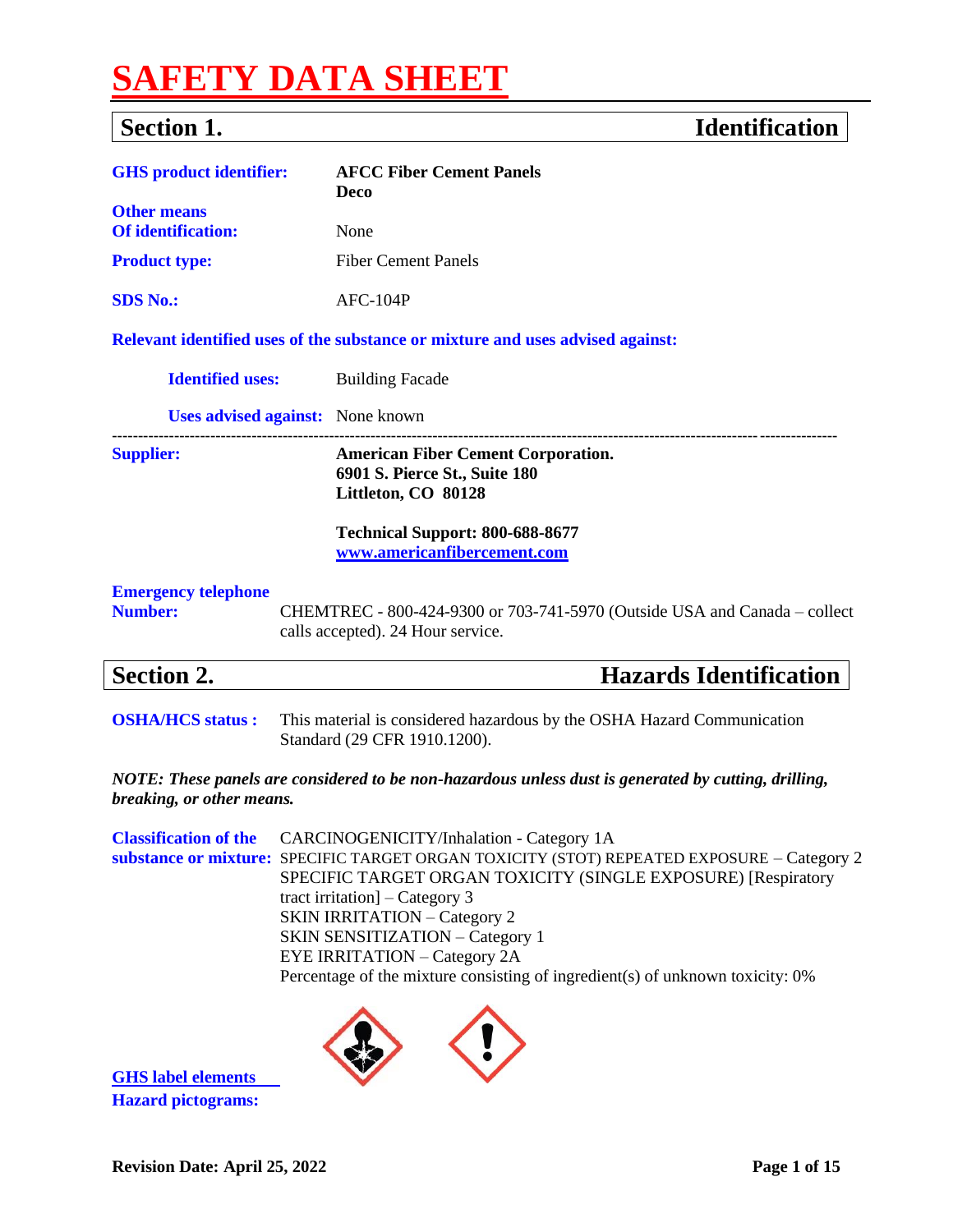*NOTE: These panels are considered to be non-hazardous unless dust is generated by cutting, drilling, breaking, or other means.*

| <b>Signal word:</b>                    | Danger                                                                                 |
|----------------------------------------|----------------------------------------------------------------------------------------|
| <b>Hazard statements:</b>              | If dust is present:                                                                    |
|                                        | May cause cancer.                                                                      |
|                                        | May cause damage to lungs                                                              |
|                                        | May cause respiratory irritation.                                                      |
|                                        | Causes serious eye irritation                                                          |
|                                        | Causes skin irritation                                                                 |
|                                        | May cause allergic skin reaction.                                                      |
| <b>Precautionary statements</b>        |                                                                                        |
| <b>Prevention:</b> If dust is present: |                                                                                        |
|                                        | Obtain special instructions before use.                                                |
|                                        | Do not handle until all safety precautions have been read and understood.              |
|                                        | Use only outdoors or in a well-ventilated area.                                        |
|                                        | Do not breathe dust.                                                                   |
|                                        | Wear eye protection                                                                    |
|                                        | Wear protective gloves, protective clothing, eye protection, face protection           |
|                                        | Do not eat, drink, or smoke when using this product.                                   |
|                                        | Wash thoroughly after handling.                                                        |
|                                        | Contaminated work clothing must not be allowed out of the workplace.                   |
| <b>Response:</b>                       | If inhaled: Remove person to fresh air and keep comfortable for breathing.             |
|                                        | If in eyes: Rinse cautiously with water for several minutes. Remove contact lenses, if |
|                                        | present and easy to do. Continue rinsing.                                              |
|                                        | If eye irritation occurs: Get medical attention.                                       |
|                                        | If on skin: Wash with plenty of water                                                  |
|                                        | If skin irritation or rash occurs: Get medical attention.                              |
|                                        | Take off contaminated clothing and wash before reuse.                                  |
|                                        | If exposed, or concerned: Get medical advice/attention if you feel unwell.             |
| <b>Storage:</b>                        | Store locked up.                                                                       |
|                                        | Store in a well-ventilated place. Keep container tightly closed.                       |
| <b>Disposal:</b>                       | Dispose of contents and container in accordance with all local, regional, national and |
|                                        | international regulations.                                                             |
| <b>Supplementary</b>                   | Use precautions if exposure exceeds the established OSHA limits.                       |
| <b>Information</b>                     | This material does not present a hazard unless dust is generated from cutting,         |
|                                        | grinding, or other operations.                                                         |
| <b>Hazards not otherwise</b>           |                                                                                        |
| <b>Classified</b>                      | None known                                                                             |
|                                        |                                                                                        |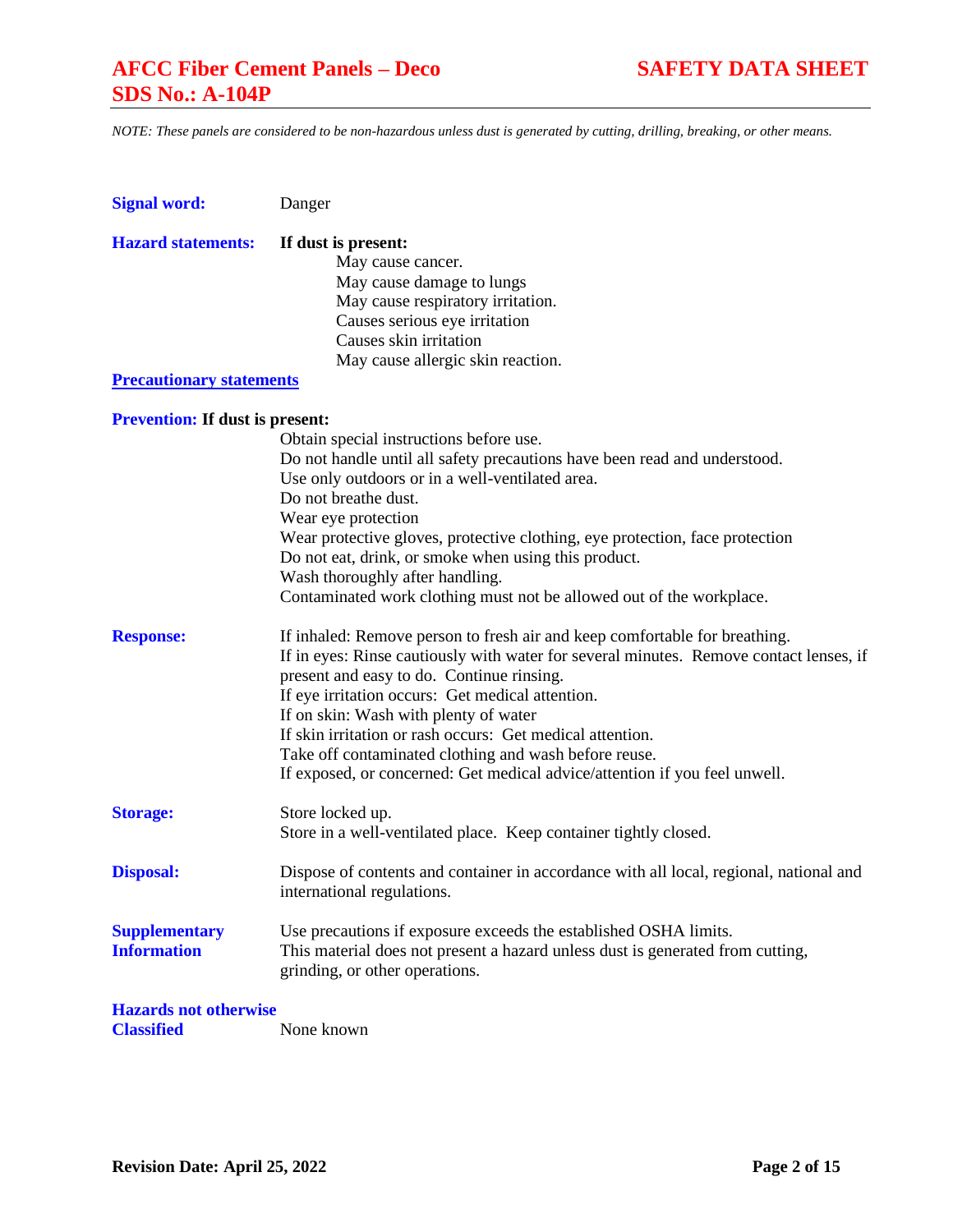*NOTE: These panels are considered to be non-hazardous unless dust is generated by cutting, drilling, breaking, or other means.*

## **Section 3. Composition/Information on Ingredients**

**Substance or mixture:** Mixture

| <b>Other means of:</b> | <b>Fiber Cement Panels</b> |
|------------------------|----------------------------|
| identification         |                            |

### **CAS number/other identifiers CAS number :** Mixture

**Product code :** Fiber Cement Panels

| <b>Ingredient name</b>        | <b>CAS</b> number             | $\frac{1}{2}$ |
|-------------------------------|-------------------------------|---------------|
| <b>Portland Cement</b>        | $65997 - 15 - 1$ $40 - 85$    |               |
| Limestone                     | $1317-65-3$   0 - 15          |               |
| Crystalline Silica            | $14808 - 60 - 7 \mid 20 - 30$ |               |
| Calcium Silicates             | $13983 - 17 - 0 \mid 0 - 15$  |               |
| Sodium Silicate (Water Glass) | $1344-09-8$   $0-2$           |               |

Any concentration shown as a range it to protect confidentiality or is due to batch variation.

Coating is less than 1% of mass of panel and is a reaction mass of: 5-chloro-2- methyl-4-isothiazolin-3-one and 2-methyl-2H -isothiazol-3-one, CAS No. 55965-84-9.

There are no additional ingredients present which, within the current knowledge of the supplier and in the concentrations applicable, are classified as hazardous to health or the environment and hence require reporting in this section.

Occupational exposure limits, if available, are listed in Section 8.

| <b>Section 4.</b>    | <b>First Aid Measures</b>                                                                                                                                                                                                         |
|----------------------|-----------------------------------------------------------------------------------------------------------------------------------------------------------------------------------------------------------------------------------|
|                      | <b>Description of necessary first aid measures</b>                                                                                                                                                                                |
| <b>Inhalation:</b>   | Remove victim to fresh air.<br>Drink plenty of water and blow nose to evacuate remaining dust.<br>If coughing or irritation persist seek medical attention.                                                                       |
| <b>Eye contact:</b>  | Immediately flush eyes with plenty of water, occasionally lifting the upper and lower<br>eyelids.<br>Check for and remove any contact lenses.<br>Rinse for at least 15 minutes.<br>If irritation persists seek medical attention. |
| <b>Skin contact:</b> | Gently wash with plenty of soap and water.<br>If irritation persists seek medical attention.                                                                                                                                      |
| <b>Ingestion</b>     | Emergency procedures not normally required.<br>If prolonged irritation to gastrointestinal tract or mouth persist seek medical attention.                                                                                         |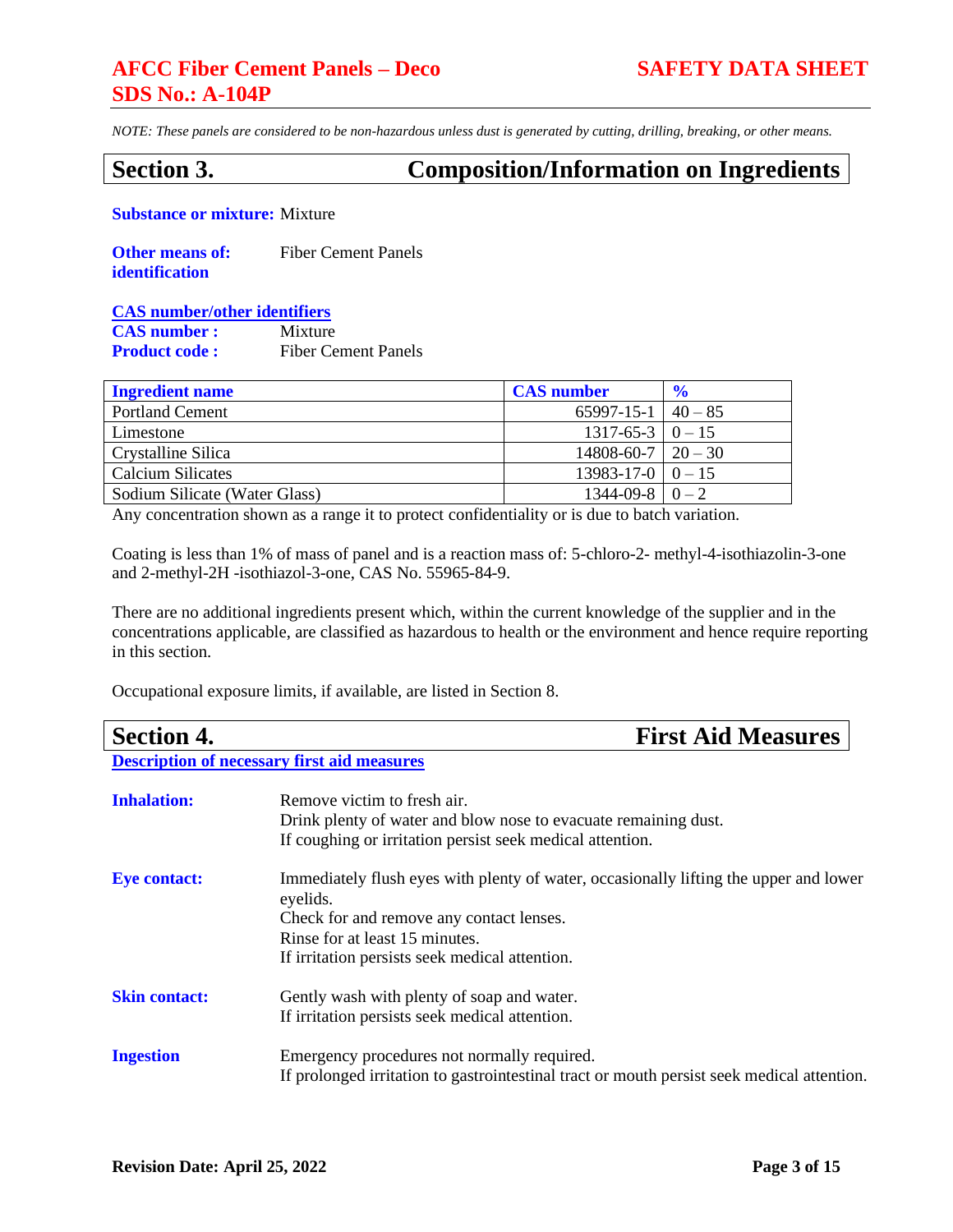| <b>Most important symptoms/effects, acute and delayed</b>                                                  |  |  |
|------------------------------------------------------------------------------------------------------------|--|--|
| <b>Potential acute health effects</b>                                                                      |  |  |
| Respirable airborne particles may cause temporary irritation to the lungs and upper<br>respiratory system. |  |  |
| Prolonged exposure may cause dryness or irritation to the skin.                                            |  |  |
| Will cause mechanical irritation to the eyes. May cause moderate to severe eye<br>irritation and dryness.  |  |  |
| May cause irritation to gastrointestinal tract or mouth.                                                   |  |  |
| <b>Over-exposure signs/symptoms</b>                                                                        |  |  |
| Adverse symptoms may include the following:                                                                |  |  |
| Irritation                                                                                                 |  |  |
| Adverse symptoms may include the following:                                                                |  |  |
| Irritation                                                                                                 |  |  |
| <b>Dryness</b>                                                                                             |  |  |
| Adverse symptoms may include the following:                                                                |  |  |
| Irritation                                                                                                 |  |  |
| Dryness                                                                                                    |  |  |
| Adverse symptoms may include the following:                                                                |  |  |
| Irritation                                                                                                 |  |  |
| Stomach pains                                                                                              |  |  |
|                                                                                                            |  |  |

### **Indication of immediate medical attention and special treatment needed, if necessary**

| <b>Notes to physician:</b>            | Medical conditions which may be aggravated by exposure include dry skin,<br>dermatitis, and pre-existing lung conditions such as bronchitis, emphysema, and<br>asthma.                                  |
|---------------------------------------|---------------------------------------------------------------------------------------------------------------------------------------------------------------------------------------------------------|
| <b>Specific treatments:</b>           | No specific treatment.                                                                                                                                                                                  |
| <b>Protection of</b><br>first-aiders: | No action shall be taken involving any personal risk or without suitable training<br>Wear a suitable NIOSH-approved dust mask if airborne dust is present.<br>Wash contaminated clothing before re-use. |

**Section 5. Firefighting Measures**

**Specific hazards arising from the chemical:** None known other than those represented elsewhere in this SDS. **Hazardous thermal decomposition products** Decomposition products may include the following materials: • Crystalline Silica **Special protective actions for firefighters** Material will not burn.

Promptly isolate the scene by removing all persons from the vicinity of the incident if there is a fire.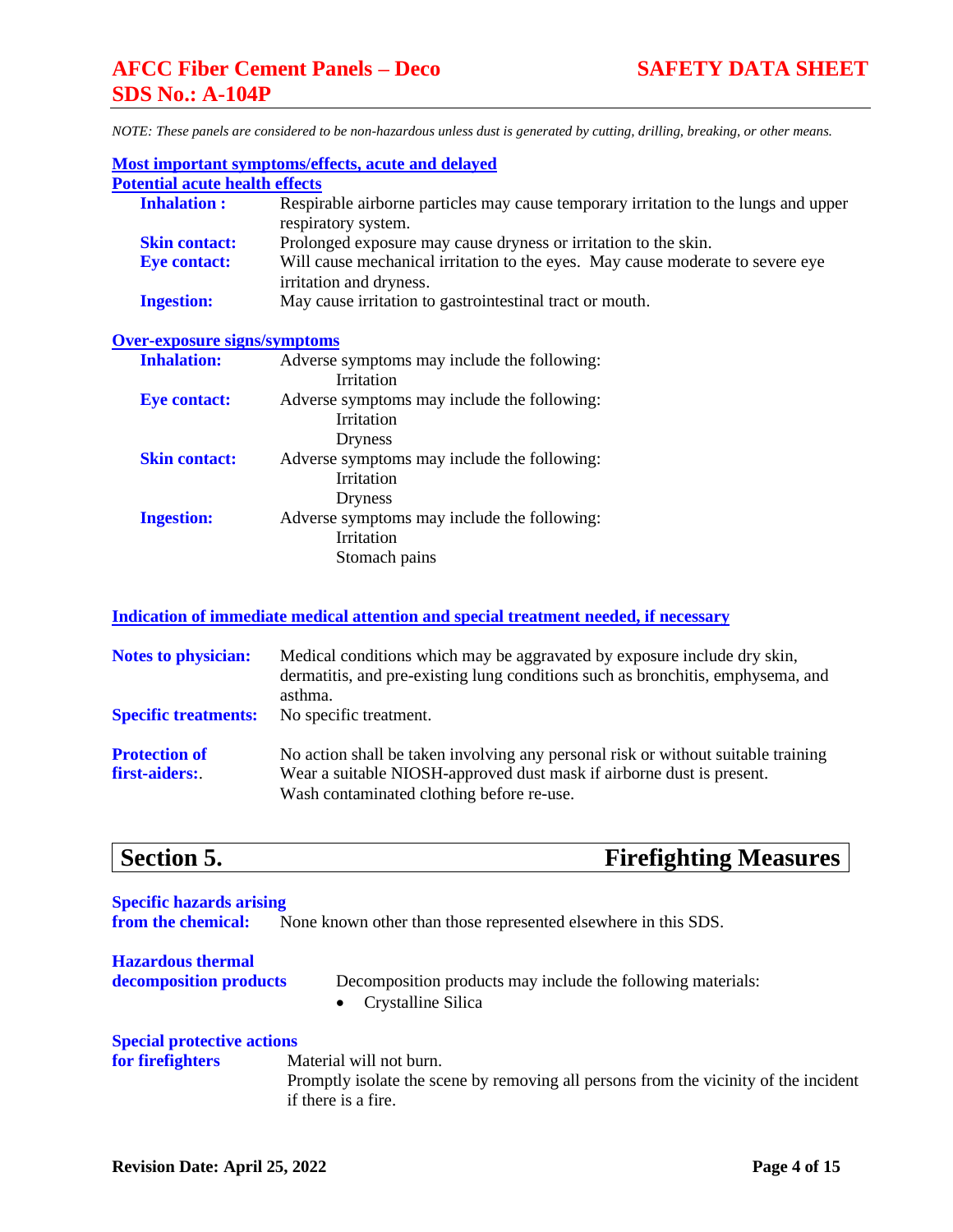*NOTE: These panels are considered to be non-hazardous unless dust is generated by cutting, drilling, breaking, or other means.*

No action shall be taken involving any personal risk or without suitable training. No special firefighting equipment is necessary.

## **Special protective**

**equipment for fire-fighters** Firefighters should wear appropriate protective equipment and self-contained breathing apparatus (SCBA) with a full face-piece operated in positive pressure mode.

## **Section 6. Accidental Release Measures**

**Personal precautions, protective equipment and emergency procedures**

| For non-emergency    |                                                                                                                                                                                                                 |
|----------------------|-----------------------------------------------------------------------------------------------------------------------------------------------------------------------------------------------------------------|
| <b>Personnel</b>     | No action shall be taken involving any personal risk or without suitable training.<br>Evacuate surrounding areas.                                                                                               |
|                      | Keep unnecessary and unprotected personnel from entering.                                                                                                                                                       |
|                      | Provide adequate ventilation.                                                                                                                                                                                   |
|                      | Wear appropriate respirator when ventilation is inadequate.<br>Put on appropriate personal protective equipment.                                                                                                |
| <b>For emergency</b> |                                                                                                                                                                                                                 |
| responders           | If specialized clothing is required to deal with the spillage, take note of any<br>information in Section 8 on suitable and unsuitable materials. See also the<br>information in "For non-emergency personnel". |
| <b>Environmental</b> |                                                                                                                                                                                                                 |
| precautions          | This material does not pose a significant threat to the environment.                                                                                                                                            |
|                      | Avoid dispersion of material and runoff and contact with waterways, drains and                                                                                                                                  |
|                      | sewers. Inform the relevant authorities if the product has caused environmental<br>pollution (sewers, waterways, or air)                                                                                        |
|                      |                                                                                                                                                                                                                 |
|                      | <b>Methods and materials for containment and cleaning up</b>                                                                                                                                                    |
| <b>Small spill</b>   | Stop source of spill.                                                                                                                                                                                           |
|                      | Avoid creating airborne dust                                                                                                                                                                                    |
|                      | Use dust suppressant as necessary                                                                                                                                                                               |
|                      | Place material into closed waste disposal container.<br>Any sweeper or vacuum should be equipped with High Efficiency Particulate                                                                               |
|                      | (HEPA) filter.                                                                                                                                                                                                  |
|                      | Dispose of using a licensed waste disposal contractor.                                                                                                                                                          |
| <b>Large spill</b>   | Stop source of spill.                                                                                                                                                                                           |
|                      | Avoid creating airborne dust                                                                                                                                                                                    |
|                      | Use dust suppressant as necessary                                                                                                                                                                               |
|                      | Place material into closed waste disposal container.                                                                                                                                                            |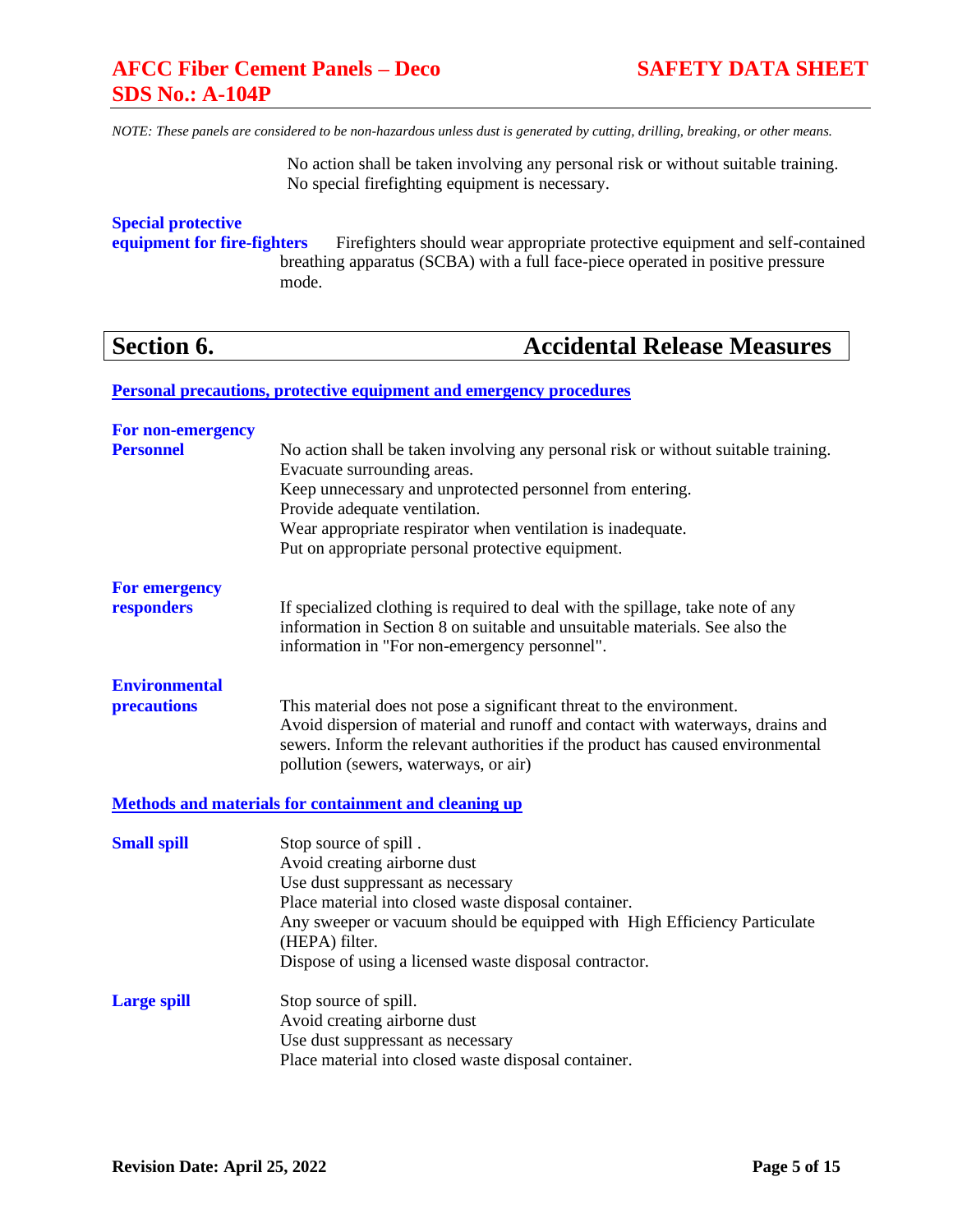*NOTE: These panels are considered to be non-hazardous unless dust is generated by cutting, drilling, breaking, or other means.*

Any sweeper or vacuum should be equipped with High Efficiency Particulate (HEPA) filter. Dispose of using a licensed waste disposal contractor. Note: see Section 1 for emergency contact information and Section 13 for waste disposal.

| <b>Section 7.</b> |  |
|-------------------|--|
|                   |  |

## **Handling and Storage**

## **Protective measures for safe handling**

**Protective Measures:** Minimize dust generation Use appropriate respiratory protection if dust is present above the established exposure limits. If dusty conditions exist (such as during cutting, sanding, or milling) use engineering controls and/or respiratory protection (See Section 8). **Advice on general occupational hygiene** Eating and smoking should be prohibited in areas where this material is handled, stored and processed. Workers should wash hands and face before eating and smoking. Remove contaminated clothing and protective equipment before entering eating areas. See also Section 8 for additional information on hygiene measures.

## **Conditions for safe storage, including any**

**incompatibilities** Store in accordance with local regulations. Store in original container in a dry area, away from incompatible materials (see Section 10) and food and drink.

## **Section 8. Exposure Controls/Personal Protection**

**Control parameters**

**Occupational exposure limits:**

US Occupational Safety and Health Administration Permissible Exposure Limit (OSHA PEL):

Irritant (Nuisance) Dust: 5 mg/m<sup>3</sup>

Crystalline Silica

Permissible Exposure Limit  $50 \mu g/m^3$ Action Level 25  $\mu$ g/m<sup>3</sup>

*(See 29 CFR 1910.1053, effective June 23, 2018. Regulation contains additional requirements, including written exposure plan, medical exams, training, and recordkeeping.)*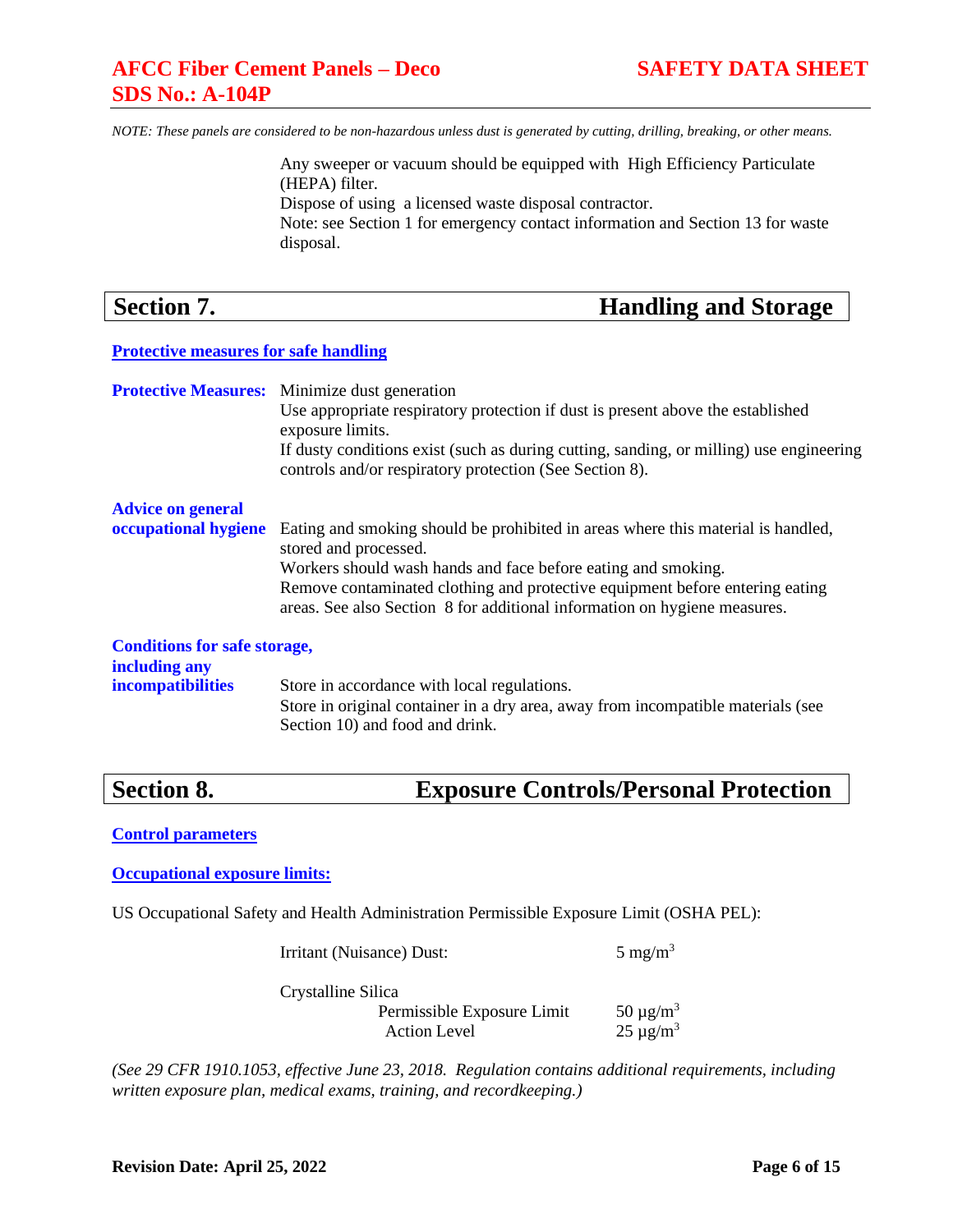American Conference of Governmental and Industrial Hygienists Threshold Limit Value (ACGIH TLV®):

| Irritant (Nuisance) Dust: | $3 \text{ mg/m}^3$     |
|---------------------------|------------------------|
| Crystalline Silica        | $0.025 \text{ mg/m}^3$ |

*Note: TLV® and PEL values are for eight hour exposures, unless noted.*

| <b>Section 9.</b>                                 | <b>Physical and Chemical Properties</b>                                                                                                                                                                                                                                                                                                                                                                            |
|---------------------------------------------------|--------------------------------------------------------------------------------------------------------------------------------------------------------------------------------------------------------------------------------------------------------------------------------------------------------------------------------------------------------------------------------------------------------------------|
|                                                   | Other Skin Protection: Appropriate footwear and any additional skin protection measures should be selected<br>based on the task being performed and the risks involved.                                                                                                                                                                                                                                            |
| <b>Body Protection:</b>                           | Personal protective equipment for the body should be selected based on the task<br>being performed and the risks involved.                                                                                                                                                                                                                                                                                         |
| <b>Hand Protection:</b>                           | Protective gloves should be worn when handling and to avoid abrasion or drying of<br>skin.                                                                                                                                                                                                                                                                                                                         |
| <b>Eye/Face Protection:</b>                       | Wear safety glasses with side shields or goggles complying with an approved<br>standard to avoid exposure to dust.                                                                                                                                                                                                                                                                                                 |
|                                                   | Respiratory Protection: Wear a NIOSH-approved dust mask to limit exposure to product dust.<br>Higher dust levels may require use of a half or full mask respirator with dust filters.<br>Use local exhaust if necessary to lower dust levels.<br>Respirator selection must be based on known or anticipated exposure levels, the<br>hazards of the product and the safe working limits of the selected respirator. |
| <b>Hygiene Measures:</b>                          | Wash hands, forearms and face thoroughly after handling chemical products, before<br>eating, smoking and using the lavatory and at the end of the working period.<br>Appropriate techniques should be used to remove potentially contaminated clothing.<br>Wash contaminated clothing before reusing.<br>Ensure that eyewash stations and safety showers are close to the workstation location.                    |
| <b>Individual protection measures</b>             |                                                                                                                                                                                                                                                                                                                                                                                                                    |
| <b>Environmental</b><br><b>Exposure controls:</b> | Emissions from ventilation or work process equipment should be checked to ensure<br>they comply with the requirements of environmental protection legislation.<br>In some cases, fume scrubbers, filters or engineering modifications to the process<br>equipment will be necessary to reduce emissions to acceptable levels.                                                                                      |
| <b>Appropriate</b>                                | Engineering controls: If user operations generate dust, use process enclosures, local exhaust ventilation or<br>other engineering controls to keep worker exposure to airborne contaminants below<br>any recommended or statutory limits.<br>Power equipment should be fitted with a properly designed dust collection device.                                                                                     |
|                                                   |                                                                                                                                                                                                                                                                                                                                                                                                                    |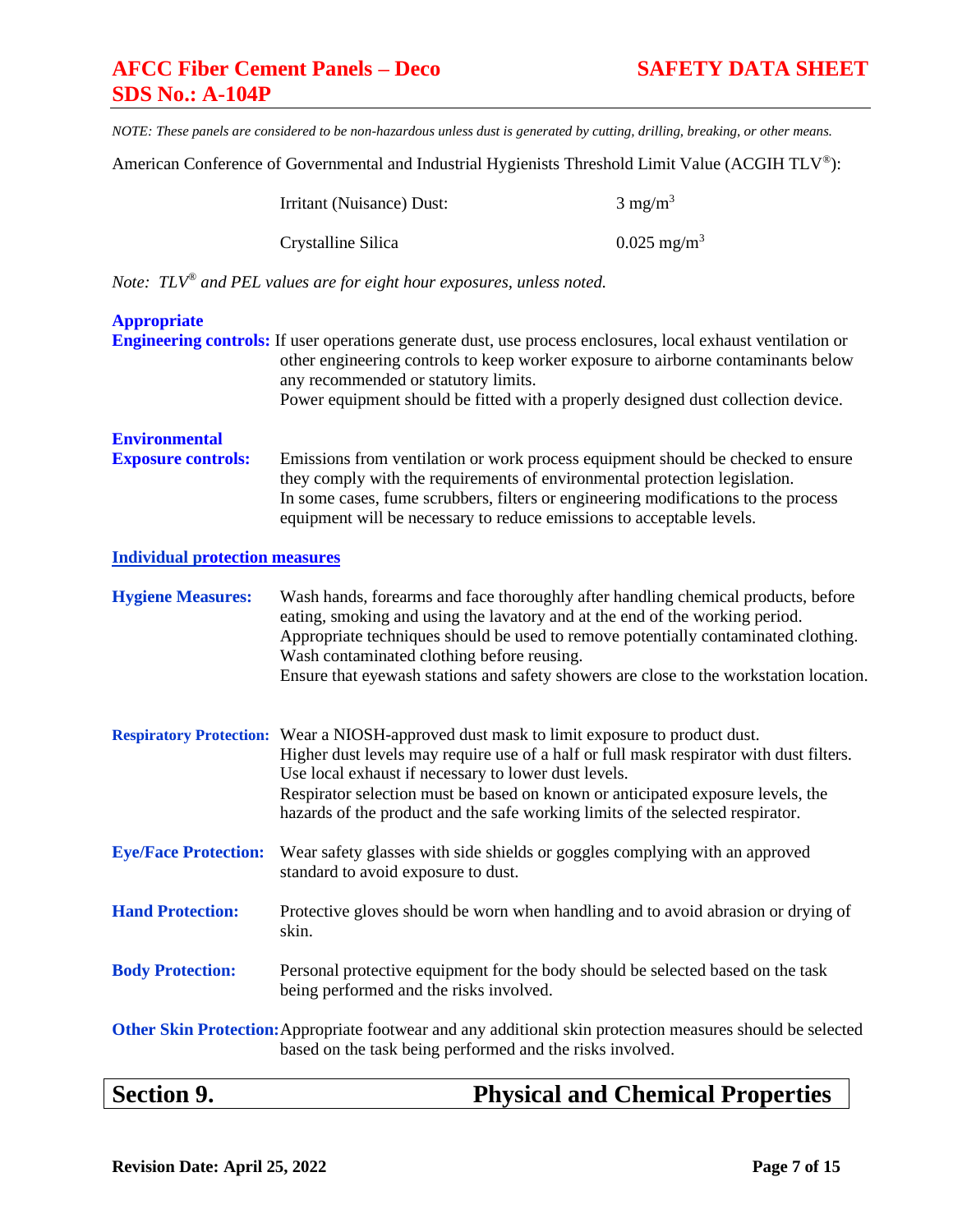*NOTE: These panels are considered to be non-hazardous unless dust is generated by cutting, drilling, breaking, or other means.*

| <b>Appearance</b>                             |                              |
|-----------------------------------------------|------------------------------|
| <b>Physical State</b>                         | Solid Blocks of various size |
| Color                                         | Various                      |
| <b>Odor</b>                                   | None                         |
| <b>Odor Threshold</b>                         | Not Applicable               |
| pH                                            | Not Applicable               |
| <b>Melting Point</b>                          | N/A                          |
| <b>Boiling Point</b>                          | N/A                          |
| <b>Flash Point</b>                            | None                         |
| <b>Burning Time</b>                           | Not applicable               |
| <b>Specific Gravity</b>                       | 1.7                          |
| <b>Burning Rate</b>                           | Not applicable               |
| <b>Evaporation Rate</b>                       | 0 (butyl acetate $= 1$ )     |
| <b>Flammability (solid, gas)</b>              | Not applicable               |
| <b>Lower Explosive (flammable) Limit</b>      | Not available                |
| <b>Upper Explosive (flammable) Limit</b>      | Not available                |
| <b>Vapor Pressure</b>                         | Not applicable               |
| <b>Vapor Density</b>                          | Not applicable               |
| <b>Relative Density</b>                       | Not available                |
| <b>Solubility</b>                             | Insoluble                    |
| <b>Solubility in Water</b>                    | Insoluble                    |
| <b>Partition coefficient: n-octanol/water</b> | Not available                |
| <b>Auto-ignition Temperature</b>              | Not available                |
| <b>Decomposition Temperature</b>              | Not available                |
| <b>SADT</b>                                   | Not available                |
| <b>Viscosity</b>                              | Not available                |
|                                               |                              |

## **Section 10. Stability and Reactivity**

| <b>Reactivity:</b>                       | This product is normally not reactive.                                                                                                                                                                 |
|------------------------------------------|--------------------------------------------------------------------------------------------------------------------------------------------------------------------------------------------------------|
| <b>Chemical stability:</b>               | The product is stable.                                                                                                                                                                                 |
| <b>Possibility of</b>                    | <b>Hazardous Reactions:</b> Under normal conditions of storage and use, hazardous reactions will not occur.<br>Under normal conditions of storage and use, hazardous polymerization will not<br>occur. |
| <b>Conditions to Avoid:</b>              | Avoid strong acids and ammonium salts. Contact with strong oxidizing agents (such<br>as fluorine, chlorine trifluroride) may present a fire hazard.                                                    |
| <b>Incompatible</b><br><b>Materials:</b> | Reactive or incompatible with the following strong oxidizers such as:<br>Hydrofluoric acid, fluorine, chlorine trifluoride, oxygen difluoride                                                          |

## **Hazardous Decomposition**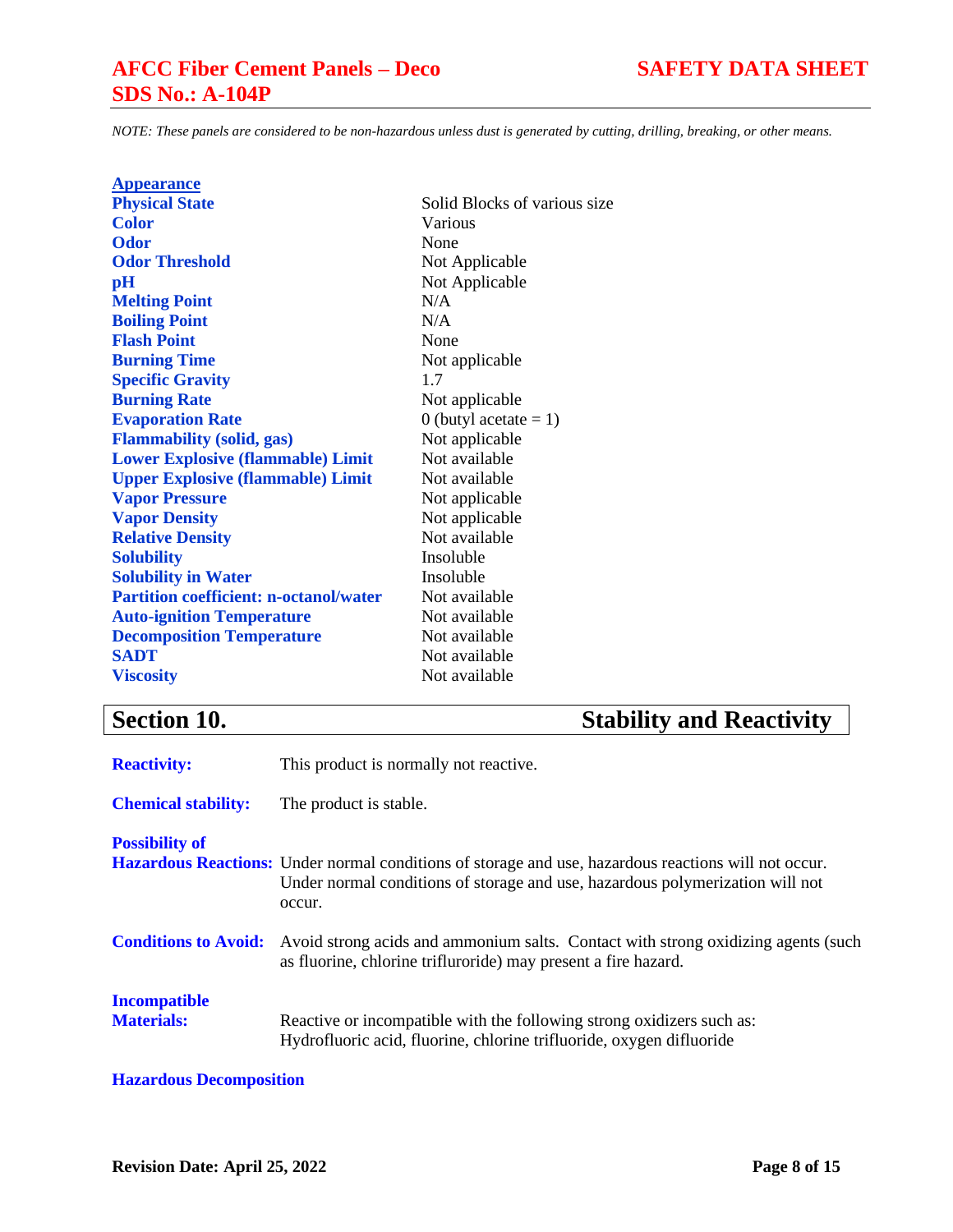*NOTE: These panels are considered to be non-hazardous unless dust is generated by cutting, drilling, breaking, or other means.*

**Products** Crystalline silica will dissolve in hydrofluoric acid and produce silicon tetrafluoride, a corrosive gas.

## **Section 11. Toxicological Information**

## **Information on toxicological effects**

## **Acute toxicity**

| <b>Product/ingredient name</b> | <b>Result</b> | <b>Species</b> | <b>Dose</b> | <b>Exposure</b> |
|--------------------------------|---------------|----------------|-------------|-----------------|
| None Known                     | $- -$         | $- -$          | $- -$       | --              |
|                                | $- -$         | $- -$          | $- -$       | --              |

| <b>Irritation/Corrosion:</b> Not available                   |                                                                                                                                                                      |
|--------------------------------------------------------------|----------------------------------------------------------------------------------------------------------------------------------------------------------------------|
| <b>Sensitization</b>                                         | Not available                                                                                                                                                        |
| <b>Mutagenicity</b>                                          | Not available                                                                                                                                                        |
| <b>Carcinogenicity:</b>                                      | Not available                                                                                                                                                        |
| <b>Reproductive toxicity</b> Not available                   |                                                                                                                                                                      |
| <b>Teratogenicity</b>                                        | Not available                                                                                                                                                        |
| <b>Specific target organ toxicity</b><br>(single exposure)   | Not available                                                                                                                                                        |
| <b>Specific target organ toxicity</b><br>(repeated exposure) | This material contains Crystalline Silica, which is known to cause silicosis. Silicosis<br>is a rapidly progressive, non-cancerous lung disease that is often fatal. |
| <b>Aspiration hazard</b>                                     | Not available                                                                                                                                                        |
| <b>Information on the likely</b><br>routes of exposure       | Routes of entry anticipated: Oral, Dermal, Inhalation.                                                                                                               |
| <b>Potential acute health effects</b>                        |                                                                                                                                                                      |
| <b>Inhalation:</b>                                           | Respirable airborne particles may cause temporary irritation to the lungs and upper<br>respiratory system.                                                           |
| <b>Skin contact:</b>                                         | Prolonged exposure may cause dryness or irritation to the skin.                                                                                                      |
| <b>Eye contact:</b>                                          | Will cause mechanical irritation to the eyes. May cause moderate to severe eye<br>irritation and dryness.                                                            |
| <b>Ingestion:</b>                                            | May cause irritation to gastrointestinal tract or mouth.                                                                                                             |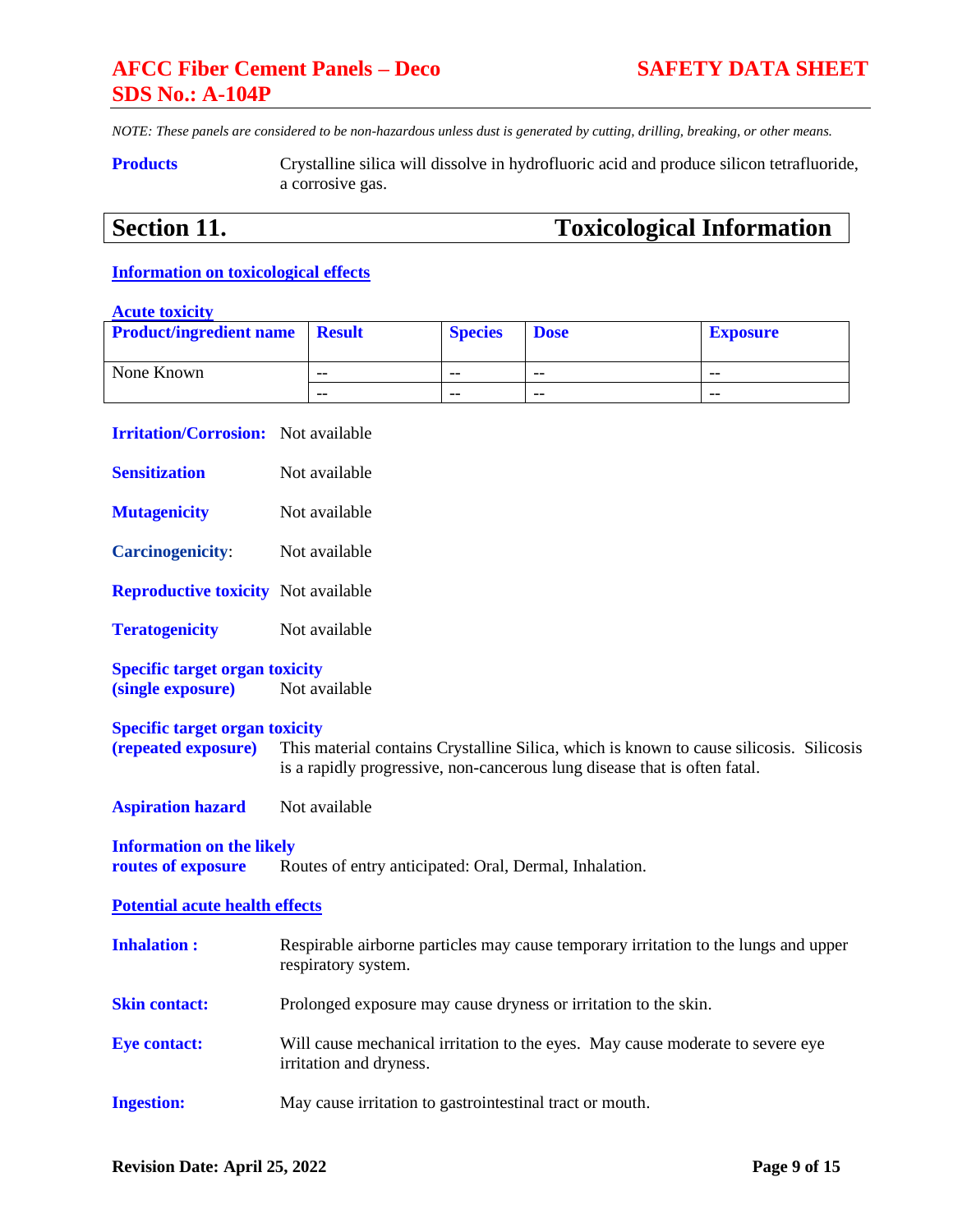|                                             |                                                                                                                                                                                                                                                                                 | <b>Symptoms related to the physical, chemical and toxicological characteristics</b>                              |  |  |
|---------------------------------------------|---------------------------------------------------------------------------------------------------------------------------------------------------------------------------------------------------------------------------------------------------------------------------------|------------------------------------------------------------------------------------------------------------------|--|--|
| <b>Inhalation:</b>                          | Adverse symptoms may include the following:<br>Irritation                                                                                                                                                                                                                       |                                                                                                                  |  |  |
| <b>Eye contact:</b>                         | Adverse symptoms may include the following:<br>Irritation<br><b>Dryness</b>                                                                                                                                                                                                     |                                                                                                                  |  |  |
| <b>Skin contact:</b>                        | Adverse symptoms may include the following:<br>Irritation<br><b>Dryness</b>                                                                                                                                                                                                     |                                                                                                                  |  |  |
| <b>Ingestion:</b>                           | Adverse symptoms may include the following:<br>Irritation<br>Stomach pains                                                                                                                                                                                                      |                                                                                                                  |  |  |
|                                             |                                                                                                                                                                                                                                                                                 | Delayed and immediate effects and also chronic effects from short and long term exposure                         |  |  |
| <b>Short term exposure</b>                  |                                                                                                                                                                                                                                                                                 |                                                                                                                  |  |  |
| <b>Potential immediate</b><br>effects:      | Not available.                                                                                                                                                                                                                                                                  |                                                                                                                  |  |  |
| <b>Potential delayed</b><br>effects :       | Not available.                                                                                                                                                                                                                                                                  |                                                                                                                  |  |  |
| <b>Long term exposure</b>                   |                                                                                                                                                                                                                                                                                 |                                                                                                                  |  |  |
| <b>Potential immediate</b><br>effects:      | Not available.                                                                                                                                                                                                                                                                  |                                                                                                                  |  |  |
| <b>Potential delayed</b><br>effects :       | Not available.                                                                                                                                                                                                                                                                  |                                                                                                                  |  |  |
| <b>Potential chronic health</b><br>effects: | Not available                                                                                                                                                                                                                                                                   |                                                                                                                  |  |  |
| <b>General:</b>                             | No other known significant effects or critical hazards.                                                                                                                                                                                                                         |                                                                                                                  |  |  |
| <b>Carcinogenicity:</b>                     | Crystalline silica – long term overexposure may cause permanent and irreversible<br>lung damage, including silicosis, and increase the risk of lung cancer, kidney, and<br>liver damage. Silicosis is a rapidly progressive, non-cancerous lung disease that is<br>often fatal. |                                                                                                                  |  |  |
| for Research on Cancer)                     | <b>IARC</b> (International Agency                                                                                                                                                                                                                                               | 014808-60-7 Silica dust, crystalline, in the form of<br>quartz or cristobalite - Group 1 (Sup 7, 68, 100C, 2012) |  |  |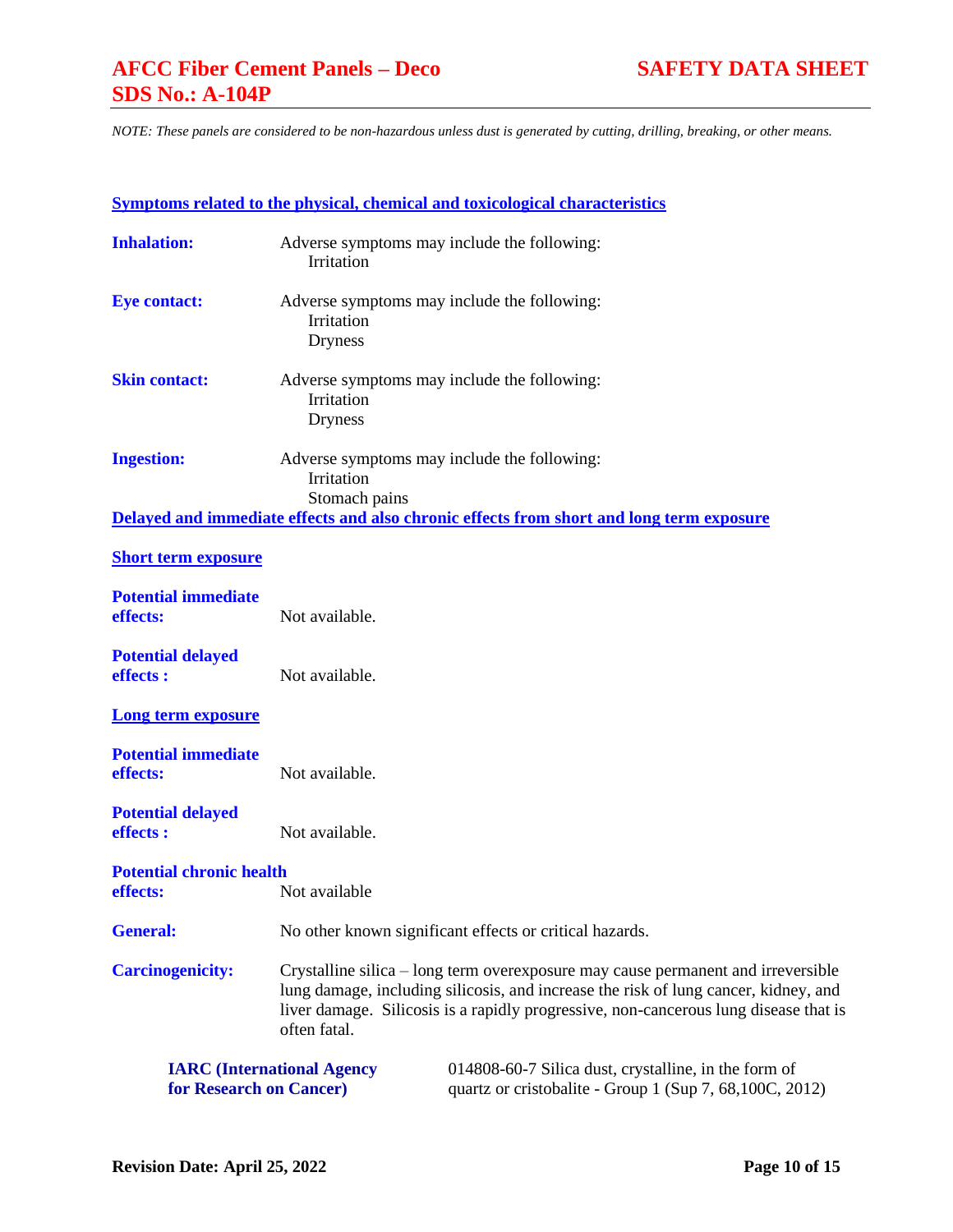*NOTE: These panels are considered to be non-hazardous unless dust is generated by cutting, drilling, breaking, or other means.*

|                                                                                                      | <b>National Toxicology Program</b><br><b>(NTP)</b> Report on Carcinogens | Silica, Crystalline (Respirable Size) - Known To<br>Be Human Carcinogen                                                                                                                                          |
|------------------------------------------------------------------------------------------------------|--------------------------------------------------------------------------|------------------------------------------------------------------------------------------------------------------------------------------------------------------------------------------------------------------|
| <b>OSHA:</b>                                                                                         |                                                                          | Crystalline Silica classified as a Category 1A Carcinogen                                                                                                                                                        |
| <b>Mutagenicity:</b><br><b>Teratogenicity:</b><br><b>Developmental:</b><br><b>Fertility effects:</b> |                                                                          | No known significant effects or critical hazards.<br>No known significant effects or critical hazards.<br>No known significant effects or critical hazards.<br>No known significant effects or critical hazards. |

## **Numerical measures of toxicity Acute toxicity estimates**

Not available.

## **Section 12. Ecological Information**

| <b>Toxicity</b>                                         | Not available.                                                                                                                                                                                                                                                                                                                                                                                                                                                                                                                                       |
|---------------------------------------------------------|------------------------------------------------------------------------------------------------------------------------------------------------------------------------------------------------------------------------------------------------------------------------------------------------------------------------------------------------------------------------------------------------------------------------------------------------------------------------------------------------------------------------------------------------------|
| <b>Persistence and</b><br><b>Degradability:</b>         | Not available.                                                                                                                                                                                                                                                                                                                                                                                                                                                                                                                                       |
| <b>Bioaccumulative</b><br><b>Potential:</b>             | Not available.                                                                                                                                                                                                                                                                                                                                                                                                                                                                                                                                       |
| <b>Mobility in soil</b>                                 |                                                                                                                                                                                                                                                                                                                                                                                                                                                                                                                                                      |
| <b>Soil/water partition</b><br>coefficient $(K_{OC})$ : | Not available                                                                                                                                                                                                                                                                                                                                                                                                                                                                                                                                        |
|                                                         | <b>Other adverse effects:</b> Most of the ingredients in this product are naturally occurring minerals, and, unless<br>contaminated in service, are not hazardous to the environment.                                                                                                                                                                                                                                                                                                                                                                |
| <b>Section 13.</b>                                      | <b>Disposal Considerations</b>                                                                                                                                                                                                                                                                                                                                                                                                                                                                                                                       |
| <b>Disposal methods:</b>                                | The generation of waste should be avoided or minimized wherever possible. Disposal<br>of this product, solutions and any by-products should at all times comply with the<br>requirements of environmental protection and waste disposal legislation and any<br>regional local authority requirements.<br>Dispose of surplus and non-recyclable products via a licensed waste disposal<br>contractor.<br>Waste should not be disposed of untreated to the sewer unless fully compliant with<br>the requirements of all authorities with jurisdiction. |

Waste packaging should be recycled. Incineration or landfill should only be considered when recycling is not feasible.

This material and its container must be disposed of in a safe way.

Care should be taken when handling emptied containers that have not been cleaned or rinsed out.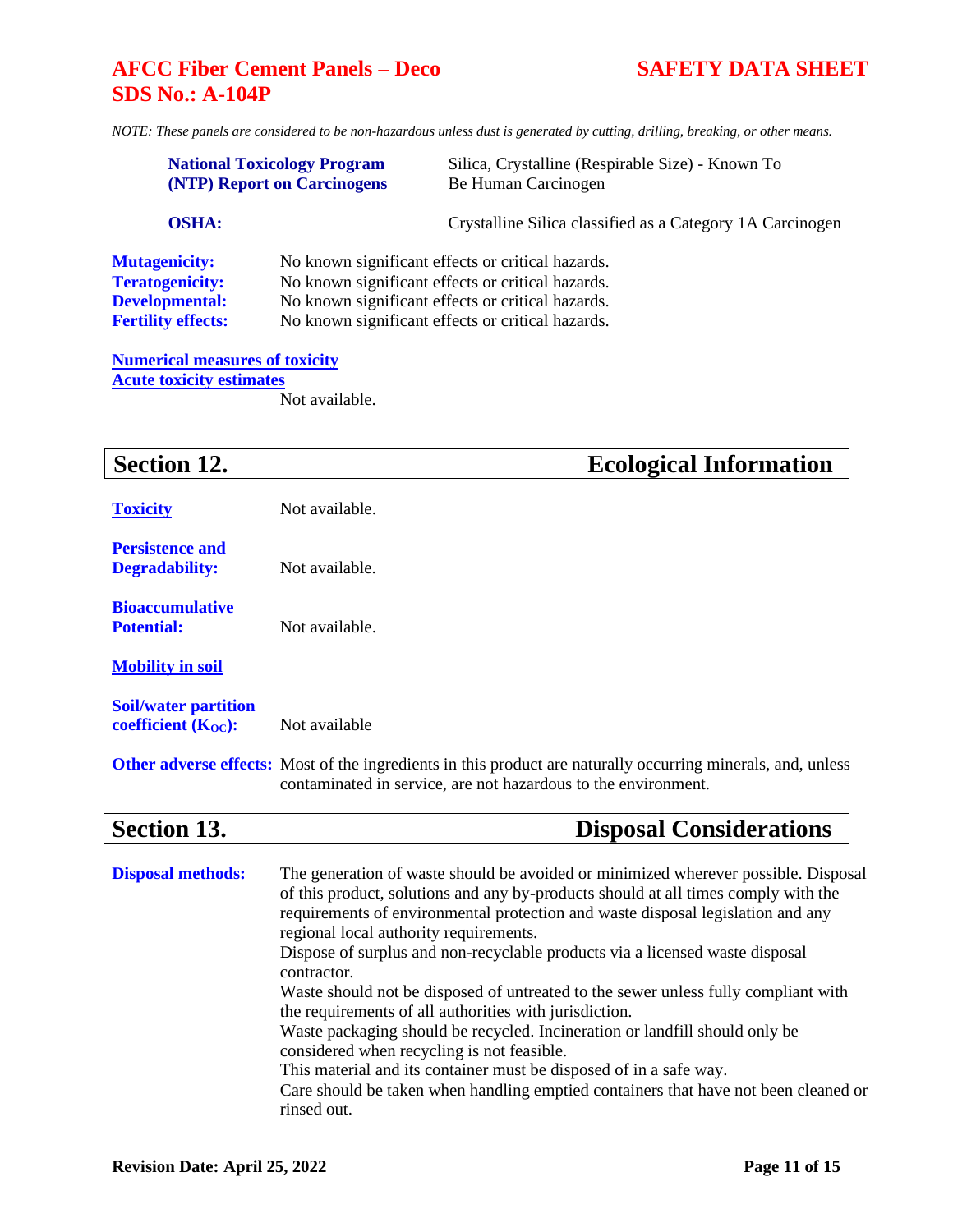Empty containers or liners may retain some product residues. Avoid dispersal of spilled material and runoff and contact with waterways, drains and sewers.

| <b>Section 14.</b> |                       |                           |               | <b>Transport Information</b> |
|--------------------|-----------------------|---------------------------|---------------|------------------------------|
|                    | <b>DOT</b>            | <b>TDG Classification</b> | <b>IMDG</b>   | <b>IATA</b>                  |
|                    | <b>Classification</b> |                           |               |                              |
| <b>UN Number</b>   | Not Regulated         | Not Regulated             | Not Regulated | Not Regulated                |

**Special precautions for user:**

**Transport within user's premises:** always transport in closed containers that are upright and secure. Ensure that persons transporting the product know what to do in the event of an accident or spillage

**Section 15. Regulatory Information** 

### **U.S. Federal regulations**

**TSCA 8(a) CDR Exempt/Partial exemption**: Not applicable **United States inventory (TSCA 8b)**: This material is listed.

**Clean Air Act Section 112 (b) Hazardous Air Pollutants (HAPs):** Not listed

**Clean Air Act Section 602 Class I Substances:** Not listed

**Clean Air Act Section 602 Class II Substances:** Not listed

**DEA List I Chemicals (Precursor Chemicals):** Not listed

**DEA List II Chemicals (Essential Chemicals):** Not listed

**SARA 302/304 Composition/information on ingredients:** No products were found.

**SARA 304 RO:** Not applicable.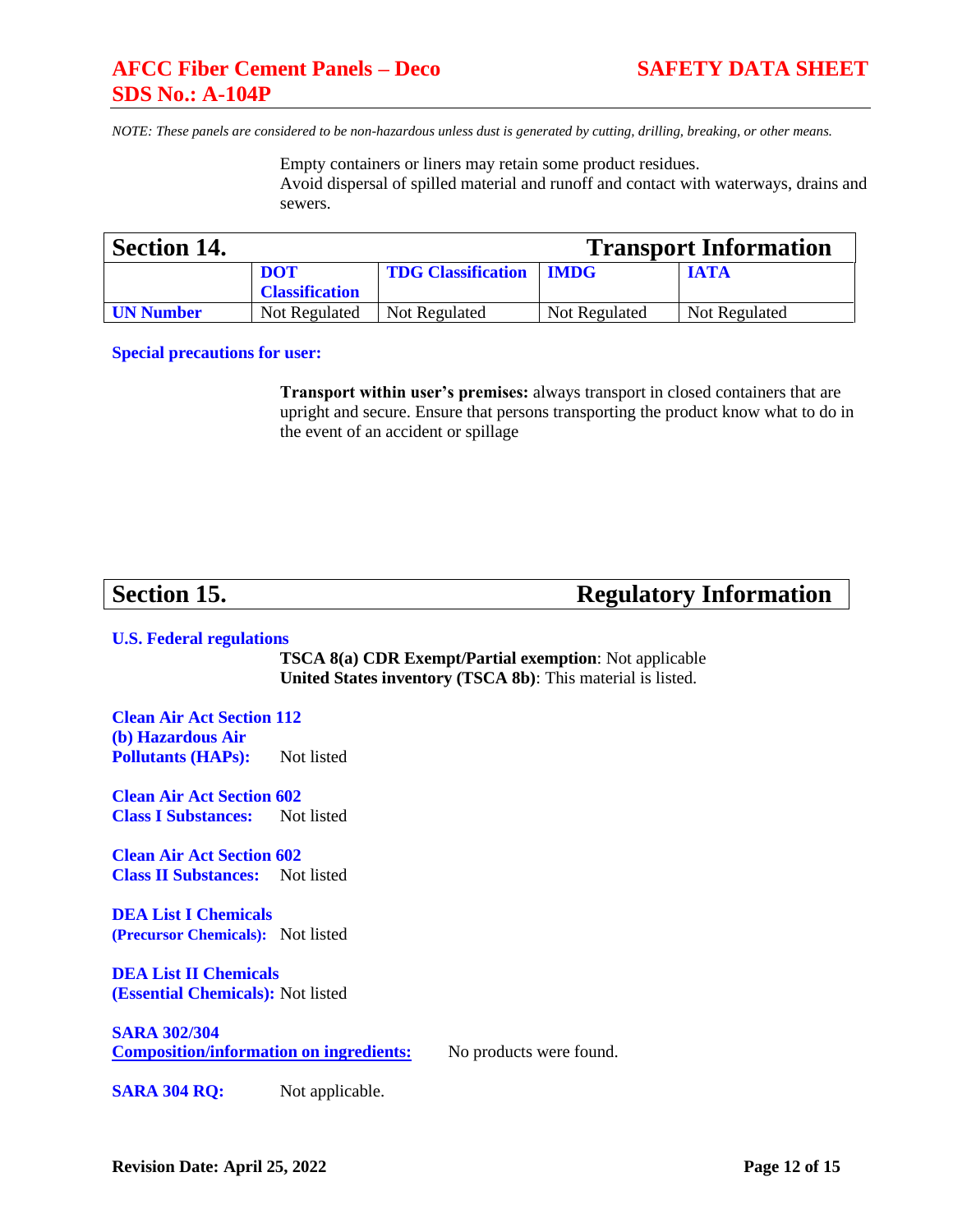*NOTE: These panels are considered to be non-hazardous unless dust is generated by cutting, drilling, breaking, or other means.*

### **SARA 311/312 Classification :**

### **Composition/information on ingredients:**

| <b>Name</b>              | <b>Immediate</b><br>(acute)<br><b>Health</b><br><b>Hazard</b> | <b>Delayed</b><br>(chronic)<br><b>Health</b><br><b>Hazard</b> | <b>Fire</b><br><b>Hazard</b> | <b>Reactivity</b><br><b>Hazard</b> | <b>Sudden</b><br><b>Release of</b><br><b>Pressure</b> |
|--------------------------|---------------------------------------------------------------|---------------------------------------------------------------|------------------------------|------------------------------------|-------------------------------------------------------|
| <b>Portland Cement</b>   | Yes                                                           | Yes                                                           | N <sub>0</sub>               | N <sub>0</sub>                     | N <sub>0</sub>                                        |
| Limestone                | Yes                                                           | Yes                                                           | N <sub>0</sub>               | N <sub>0</sub>                     | No                                                    |
| Crystalline Silica       | Yes                                                           | Yes                                                           | No                           | N <sub>0</sub>                     | N <sub>0</sub>                                        |
| <b>Calcium Silicates</b> | Yes                                                           | No                                                            | No                           | N <sub>0</sub>                     | N <sub>0</sub>                                        |
| Sodium Silicate          | Yes                                                           | N <sub>0</sub>                                                | N <sub>0</sub>               | N <sub>o</sub>                     | N <sub>0</sub>                                        |

**Crystalline Silica** 

| <b>Section 313 listed:</b> | Nο                               |                |
|----------------------------|----------------------------------|----------------|
|                            | <b>Listed material/compound:</b> | Not Applicable |

# **State regulations**<br>**New York:**

| <b>New Jersey:</b>          | Crystalline Silica |
|-----------------------------|--------------------|
| <b>Pennsylvania:</b>        | Crystalline Silica |
| <b>Massachusetts:</b>       | Crystalline Silica |
| <b>Rhode Island:</b>        | Crystalline Silica |
| <b>California Prop. 65:</b> | Crystalline Silica |

## **International Lists**

**DSL (Canada)** All ingredients are listed, or exempt from inclusion, on the Canadian Domestic Substances List (DSL).

| <b>Australia inventory (AICS):</b>                 | Not determined. |
|----------------------------------------------------|-----------------|
| <b>China inventory (IECSC):</b>                    | Not determined. |
| <b>Japan inventory:</b>                            | Not determined. |
| Korea inventory:                                   | Not determined. |
| <b>Malaysia Inventory (EHS Register):</b>          | Not determined. |
| <b>New Zealand Inventory of Chemicals (NZIoC):</b> | Not determined. |
| <b>Philippines inventory (PICCS):</b>              | Not determined. |
| <b>Taiwan inventory (CSNN):</b>                    | Not determined. |

**Chemical Weapons Convention List Schedule I Chemicals:** Not listed **Chemical Weapons Convention List Schedule II Chemicals:** Not listed **Chemical Weapons Convention List Schedule III Chemicals:** Not listed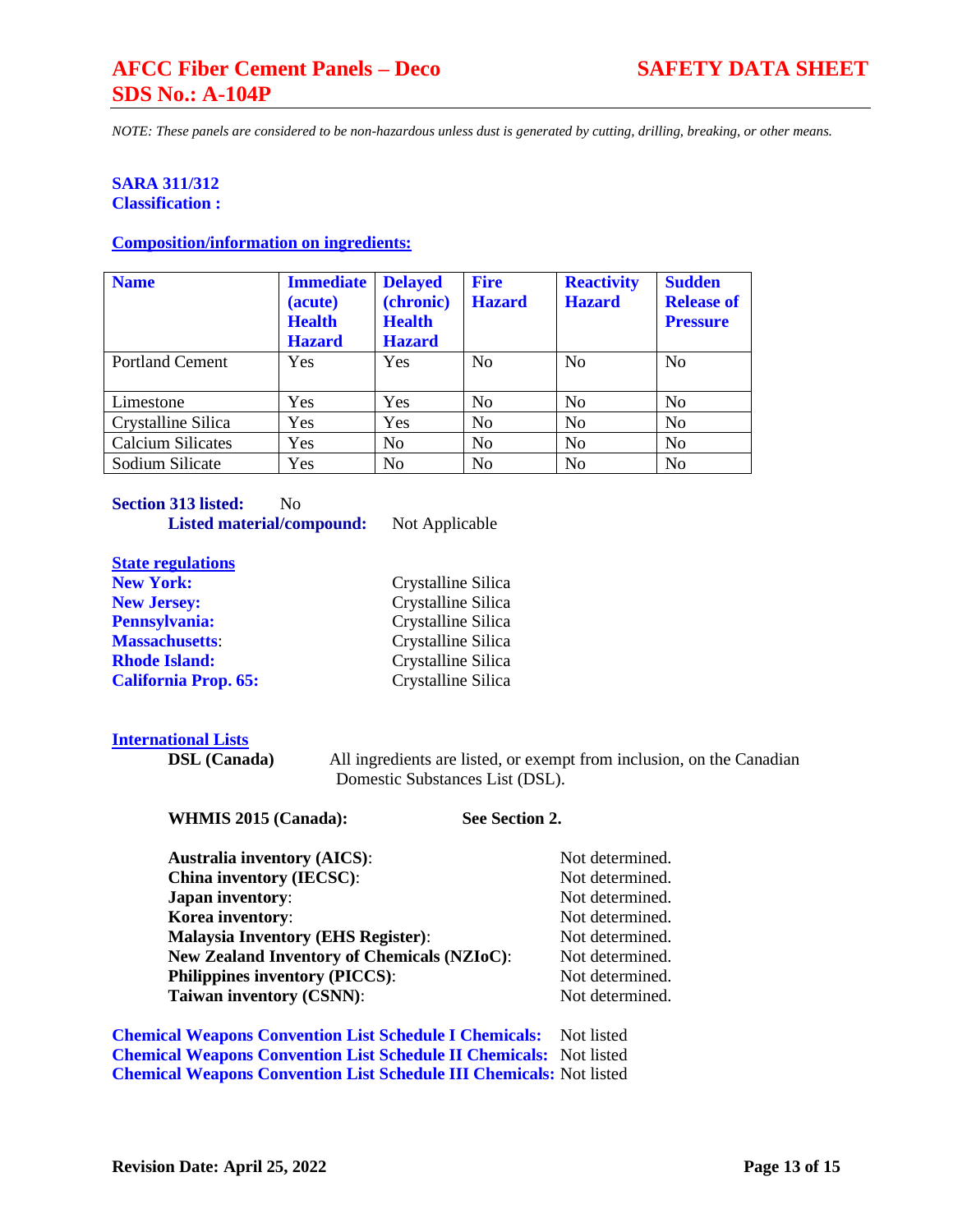*NOTE: These panels are considered to be non-hazardous unless dust is generated by cutting, drilling, breaking, or other means.*

**DSCL (Europe):** R48/20: Harmful – Danger of serious damage to health by prolonged exposure through inhalation. R36: Irritating to the eyes R39: Danger of serious irreversible side effects. R45: May cause cancer.

## **Section 16. Other Information**

**Hazardous Material Information System (U.S.A.)**

| <b>Health</b>           |  |
|-------------------------|--|
| <b>Flammability</b>     |  |
| <b>Physical Hazards</b> |  |
|                         |  |

**Caution: HMIS® ratings are based on a 0-4 rating scale, with 0 representing minimal hazards or risks, and 4 representing significant hazards or risks Although HMIS® ratings are not required on SDSs under 29 CFR 1910. 1200, the preparer may choose to provide them. HMIS® ratings are to be used with a fully implemented HMIS® program. HMIS® is a registered mark of the National Paint & Coatings Association (NPCA). HMIS® materials may be purchased exclusively from J. J. Keller (800) 327-6868.**

**The customer is responsible for determining the PPE code for this material.**

## **National Fire Protection Association (U.S.A.)**



**Reprinted with permission from NFPA 704-2001, Identification of the Hazards of Materials for Emergency Response Copyright ©1997, National Fire Protection Association, Quincy, MA 02269. This reprinted material is not the complete and official position of the National Fire Protection Association, on the referenced subject which is represented only by the standard in its entirety.**

**Copyright ©2001, National Fire Protection Association, Quincy, MA 02269. This warning system is intended to be interpreted and applied only by properly trained individuals to identify fire, health and reactivity hazards of chemicals. The user is referred to certain limited number of chemicals with recommended classifications in NFPA 49 and NFPA 325, which would be used as a guideline only. Whether the chemicals are classified by NFPA or not, anyone using the 704 systems to classify chemicals does so at their own risk.**